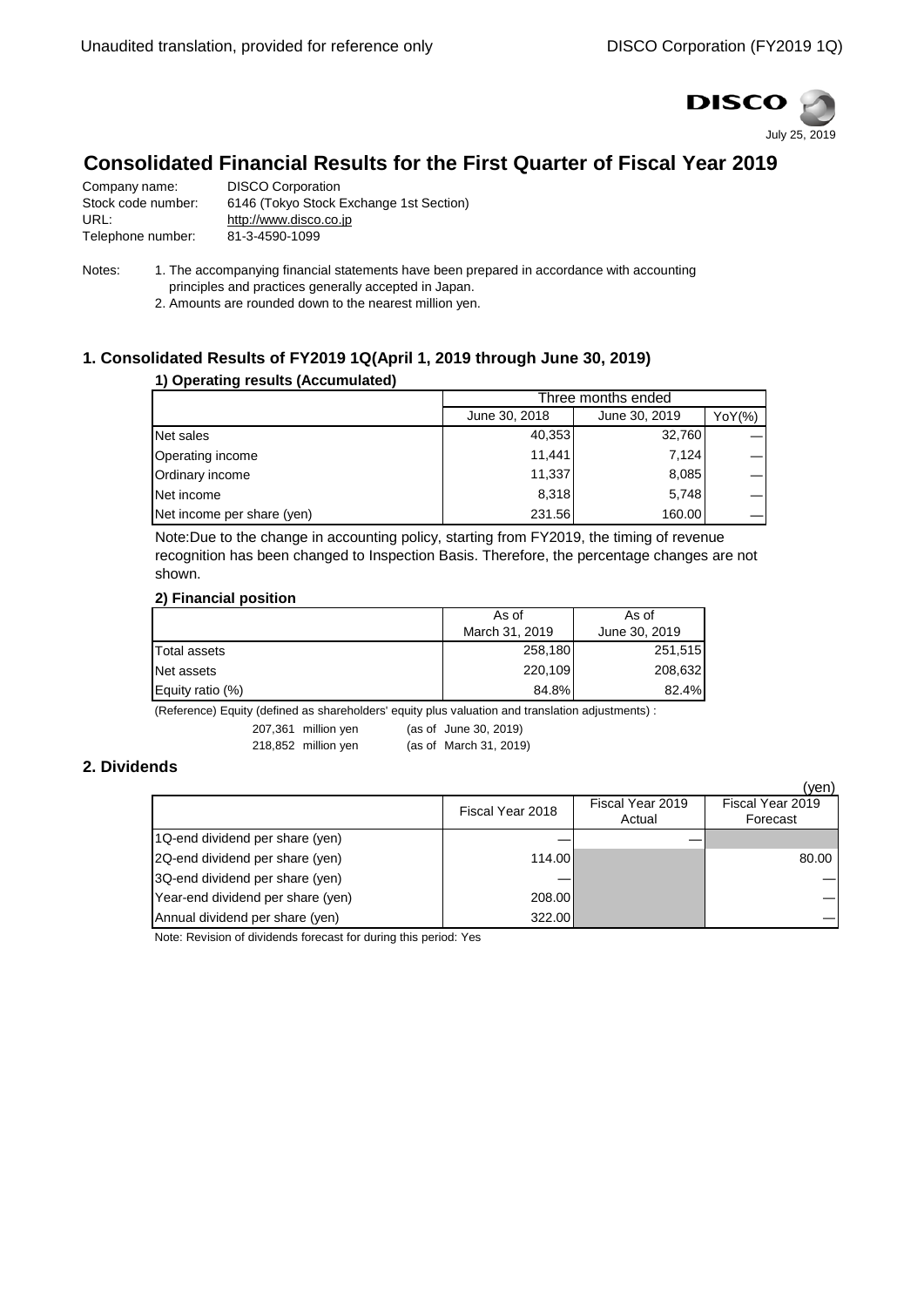## **3. Earnings Forecasts of FY2019 1H**

|                            | (Millions of ven)           |  |
|----------------------------|-----------------------------|--|
|                            | Six month ending<br>YoY (%) |  |
|                            | September 30,2019           |  |
| Net sales                  | 68,500                      |  |
| Operating income           | 15,000                      |  |
| Ordinary income            | 16,100                      |  |
| Net income                 | 11,400                      |  |
| Net income per share (yen) | 317.31                      |  |
| Shipment figures           | 62,100                      |  |

Note: Revision of earnings forecast for during this period: Yes

#### **4. Others**

- 1) Important changes in subsidiaries: None
- 2) Changes in principles, procedures and display of accounting method concerning consolidated statement policies.
	- 1. Changes in accounting policies along with changes in accounting standards: None
	- 2. Other changes: Yes
- 3) Number of shares outstanding (common stock)

| 1) Number of shares issued (include treasury stocks) |                   |
|------------------------------------------------------|-------------------|
| As of June 30, 2019:                                 | 35,931,471 shares |
| As of March 31, 2019:                                | 35,931,071 shares |
| 2 Number of shares of treasury stock                 |                   |
| As of June 30, 2019:                                 | 4,823 shares      |
| As of March 31, 2019:                                | 4,823 shares      |
| 3 Average number of shares                           |                   |
| As of June 30, 2019:                                 | 35,926,431 shares |
| As of June 30, 2018:                                 | 35,922,849 shares |
|                                                      |                   |

#### **Explanations on the appropriate use of earnings forecasts:**

The performance forecasts and estimates stated in this Financial Review are based on certain assumptions judged to be reasonable at the present time in light of information currently available. Consequently, actual operating results may differ substantially from the projections in the Financial Review.

### **(Reference) Non-consolidated Earnings Forecasts of FY2019 1H**

| Six month ending  | YoY (%)           |
|-------------------|-------------------|
| September 30,2019 |                   |
| 57,600            |                   |
| 11,600            |                   |
| 16,100            |                   |
| 12,300            |                   |
| 342.36            |                   |
|                   | (Millions of yen) |

Note: Revision of earnings forecast for during this period: Yes

## **(Reference) Consolidated Orders/Shipment for the First Quarter of Fiscal Year 2019**

|          | (Millions of yen) |
|----------|-------------------|
| Orders   | Order Backlog     |
|          |                   |
| 29.277   | 34,797            |
|          | (Millions of yen) |
| Shipment | Order Backlog *   |
|          |                   |
| 32,155   | 11,565            |
|          |                   |

\* Shipped amount excluded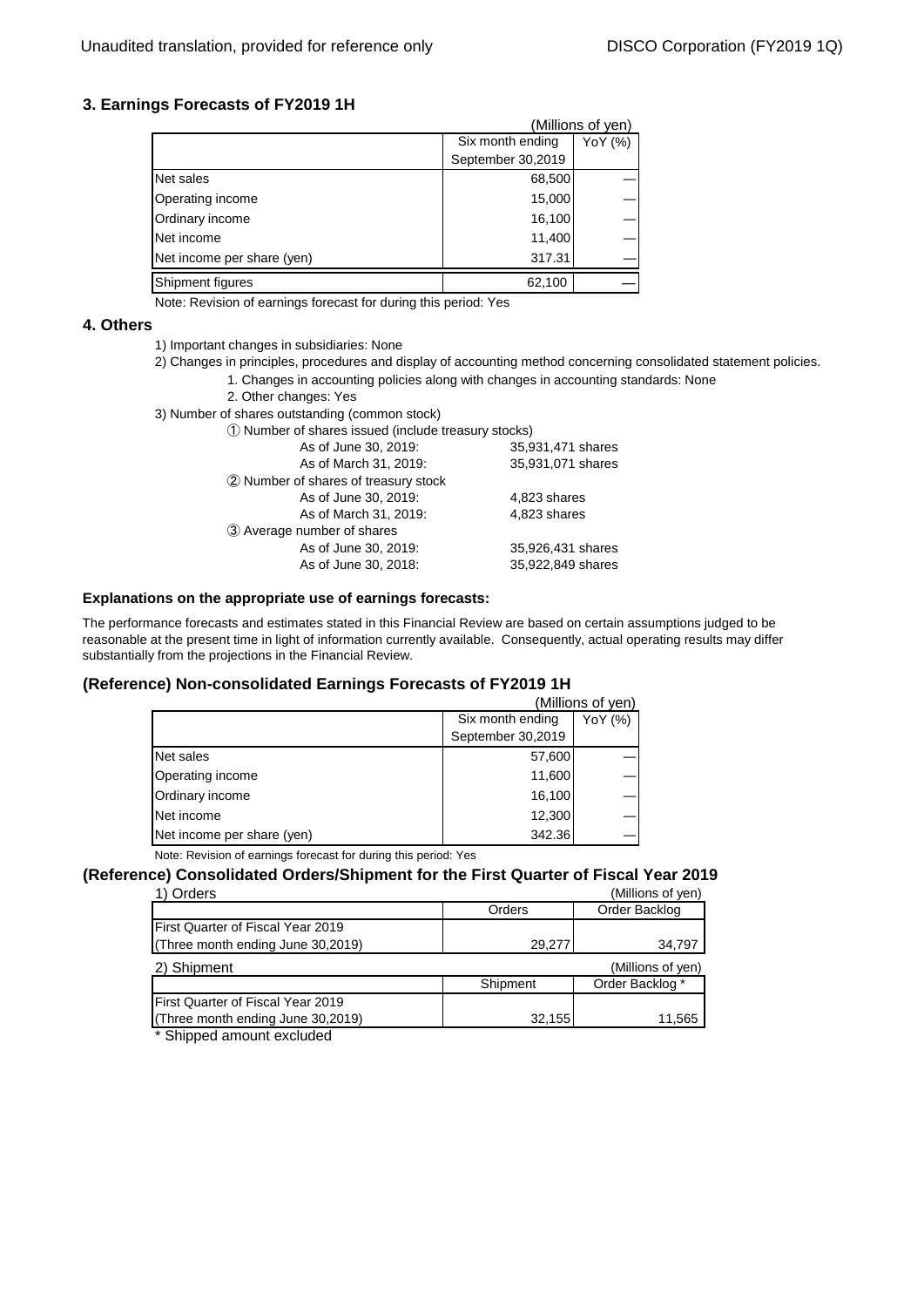# **5. Consolidated quarterly balance sheets**

|                                       |                 | (Millions of yen) |
|---------------------------------------|-----------------|-------------------|
|                                       | As of March 31, | As of June 30,    |
|                                       | 2019            | 2019              |
| Assets                                |                 |                   |
| <b>Current assets</b>                 |                 |                   |
| Cash and deposits                     | 91,380          | 89,883            |
| Notes and accounts receivable - trade | 34,900          | 21,001            |
| Merchandise and finished goods        | 6,940           | 16,641            |
| Work in process                       | 12,585          | 11,612            |
| Raw materials and supplies            | 19,066          | 18,923            |
| Other                                 | 4,979           | 2,427             |
| Allowance for doubtful accounts       | (57)            | (45)              |
| Total current assets                  | 169,795         | 160,443           |
| Non-current assets                    |                 |                   |
| Property, plant and equipment         |                 |                   |
| Buildings and structures, net         | 45,584          | 48,034            |
| Other, net                            | 31,284          | 29,983            |
| Total property, plant and equipment   | 76,868          | 78,018            |
| Intangible assets                     | 400             | 350               |
| Investments and other assets          |                 |                   |
| Other                                 | 11,133          | 12,721            |
| Allowance for doubtful accounts       | (17)            | (17)              |
| Total investments and other assets    | 11,116          | 12,704            |
| Total non-current assets              | 88,384          | 91,072            |
| Total assets                          | 258,180         | 251,515           |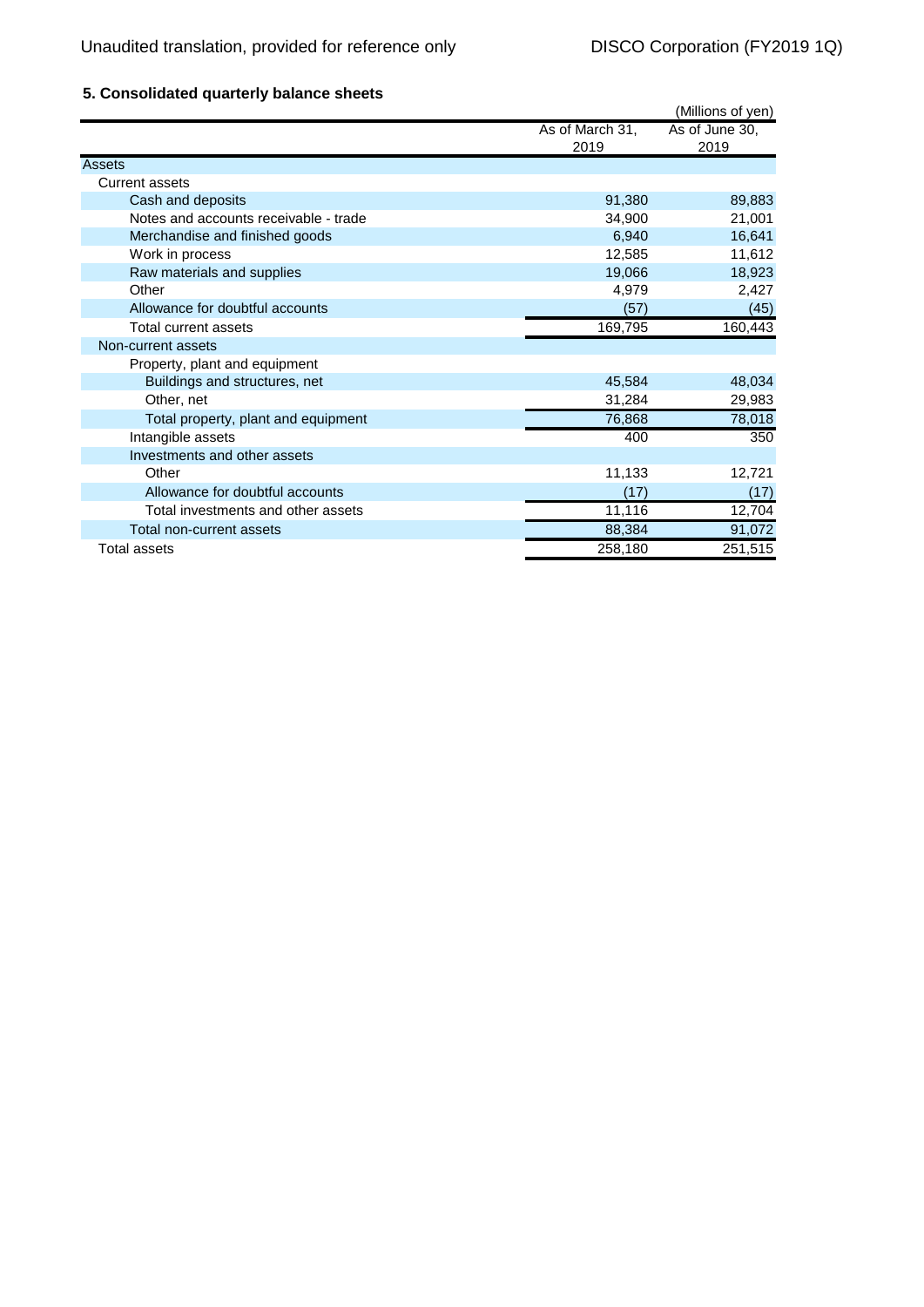|                                                       |                 | (Millions of yen) |
|-------------------------------------------------------|-----------------|-------------------|
|                                                       | As of March 31, | As of June 30,    |
|                                                       | 2019            | 2019              |
| Liabilities                                           |                 |                   |
| <b>Current liabilities</b>                            |                 |                   |
| Notes and accounts payable - trade                    | 3,368           | 2,318             |
| Electronically recorded obligations - operating       | 13,178          | 11,790            |
| Income taxes payable                                  | 1,782           | 731               |
| Provision for bonuses                                 | 7,790           | 6,087             |
| Other provisions                                      | 630             | 494               |
| Other                                                 | 10,865          | 21,081            |
| <b>Total current liabilities</b>                      | 37,616          | 42,503            |
| Non-current liabilities                               | 454             | 380               |
| <b>Total liabilities</b>                              | 38,071          | 42,883            |
| Net assets                                            |                 |                   |
| Shareholders' equity                                  |                 |                   |
| Share capital                                         | 20,663          | 20,664            |
| Capital surplus                                       | 22,651          | 22,652            |
| Retained earnings                                     | 173,739         | 162,603           |
| <b>Treasury shares</b>                                | (25)            | (25)              |
| Total shareholders' equity                            | 217,029         | 205,895           |
| Accumulated other comprehensive income                |                 |                   |
| Valuation difference on available-for-sale securities | 476             | 615               |
| Foreign currency translation adjustment               | 1,320           | 825               |
| Remeasurements of defined benefit plans               | 26              | 26                |
| Total accumulated other comprehensive income          | 1,823           | 1,466             |
| Share acquisition rights                              | 1,108           | 1,168             |
| Non-controlling interests                             | 148             | 101               |
| Total net assets                                      | 220,109         | 208,632           |
| Total liabilities and net assets                      | 258,180         | 251,515           |